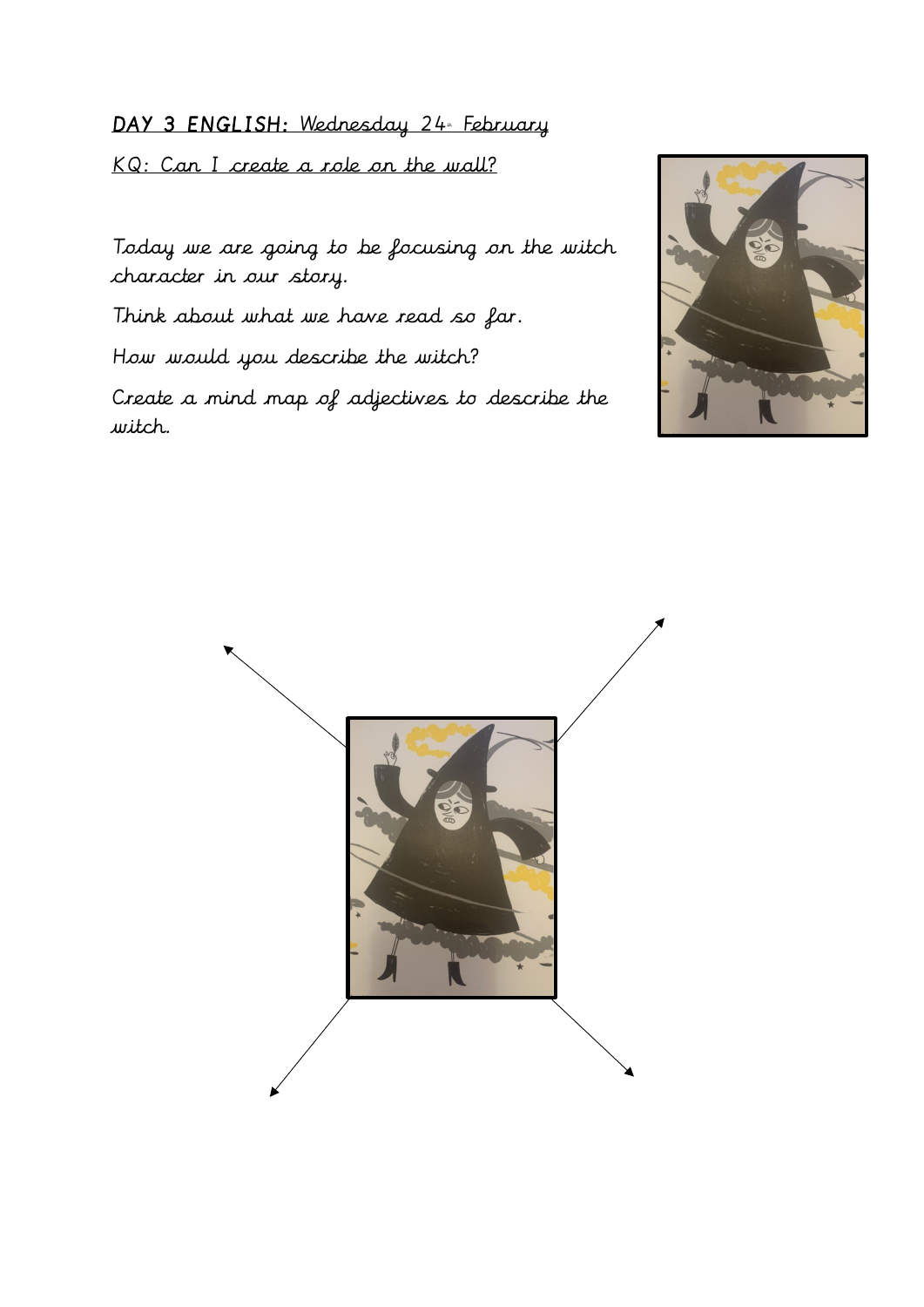DAY 3 ENGLISH: Wednesday 24 February KQ: Can I create a role on the wall?



To create our role on the wall for the witch we will be focusing on her appearance and personality.

Appearance: what the witch looks like, how she dresses. Personality: what the witch like as a person and how she acts.

We are going to be using adjectives to describe the witches appearance and personality.

We have used adjectives before. What is an adjective? See if you can remember and give an example to an adult. Follow the link below for a quick recap on adjectives: <https://www.bbc.co.uk/bitesize/topics/zrqqtfr/articles/zy2r6yc> Now we are in Year 2 we are really looking for you to use a range of exciting vocabulary…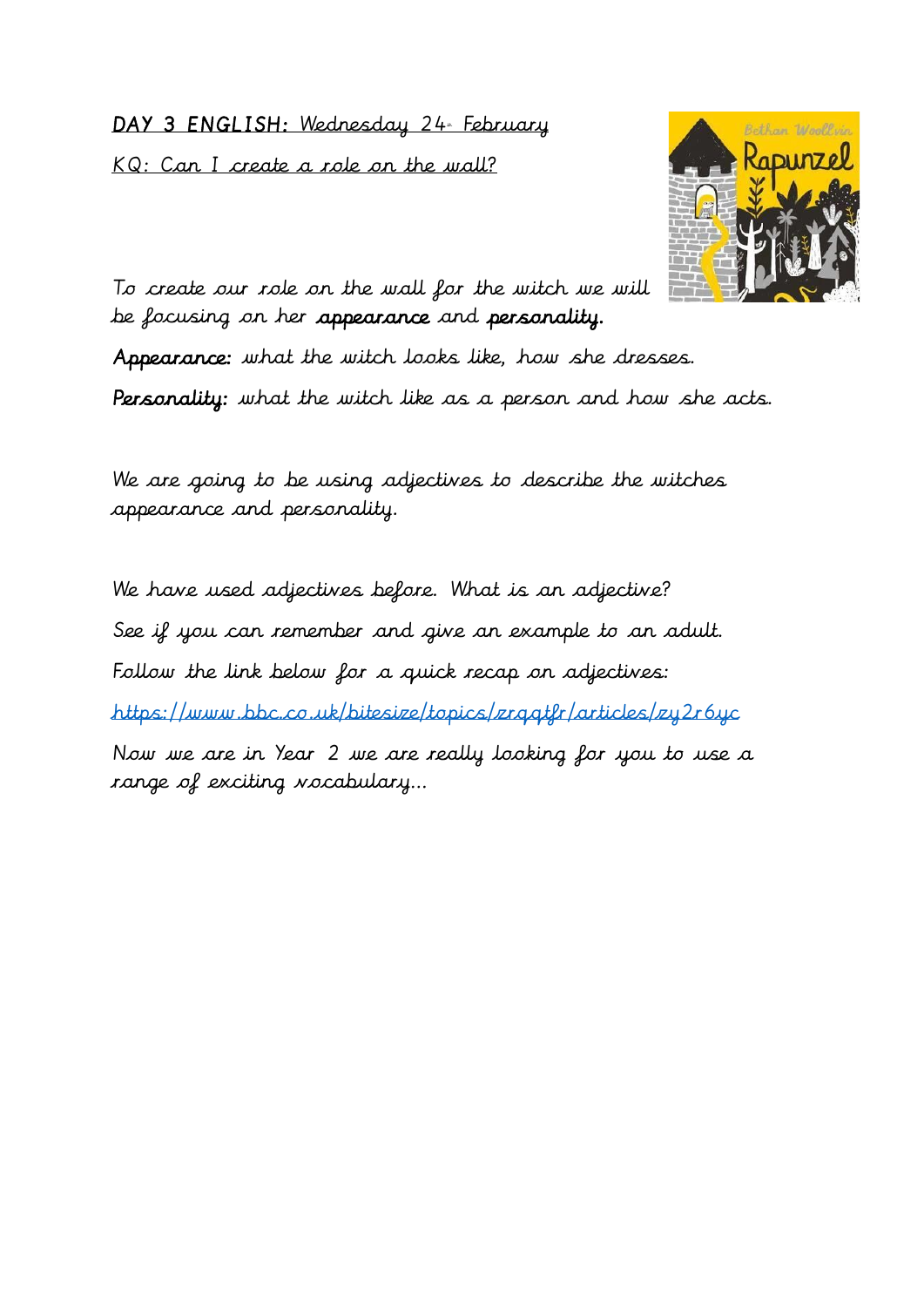DAY 3 ENGLISH: Wednesday 24 Eebruary KQ: Can I create a role on the wall?



Take a look at the word mat below, maybe you could choose some of these adjectives to use on you role on the wall…

|            | spooky        | terrifying     | scary    |           |
|------------|---------------|----------------|----------|-----------|
| horrifying | ghastly       | haunted        | gruesome | revolting |
| aghast     | nerve-racking | menacing       | fearsome | creepy    |
| wicked     | chilling      | petrifying     | horrible | terrible  |
| disgusting | gross         | spine-chilling | ghostly  | sinister  |
|            | evil          | alarming       | eerie    |           |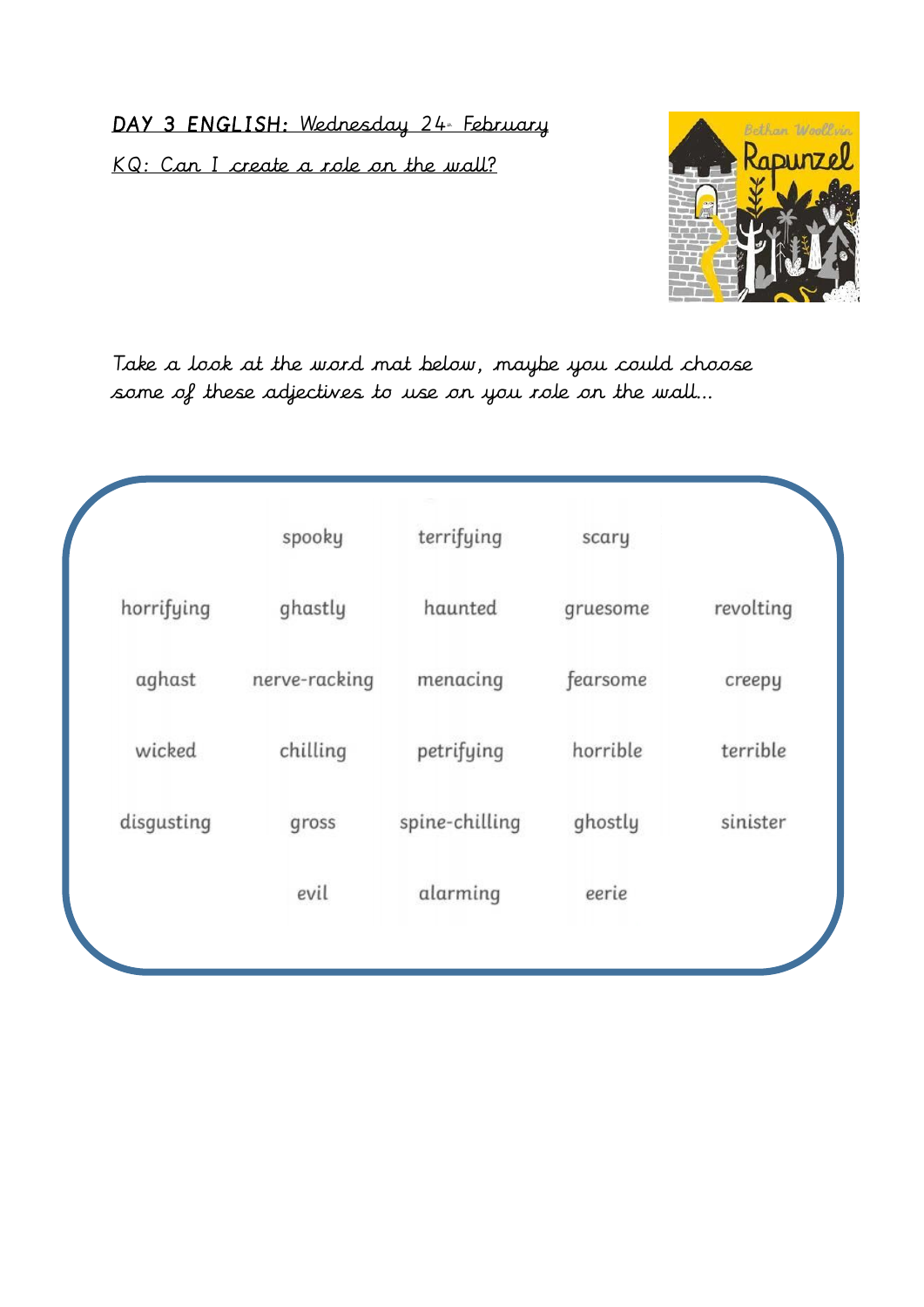DAY 3 ENGLISH: Wednesday 24 Eebruary KQ: Can I create a role on the wall?



Use the template below or create your own, to create your role on the wall. We have created role on the walls before in class. The witches personality goes on the inside and her appearance goes on the outside…

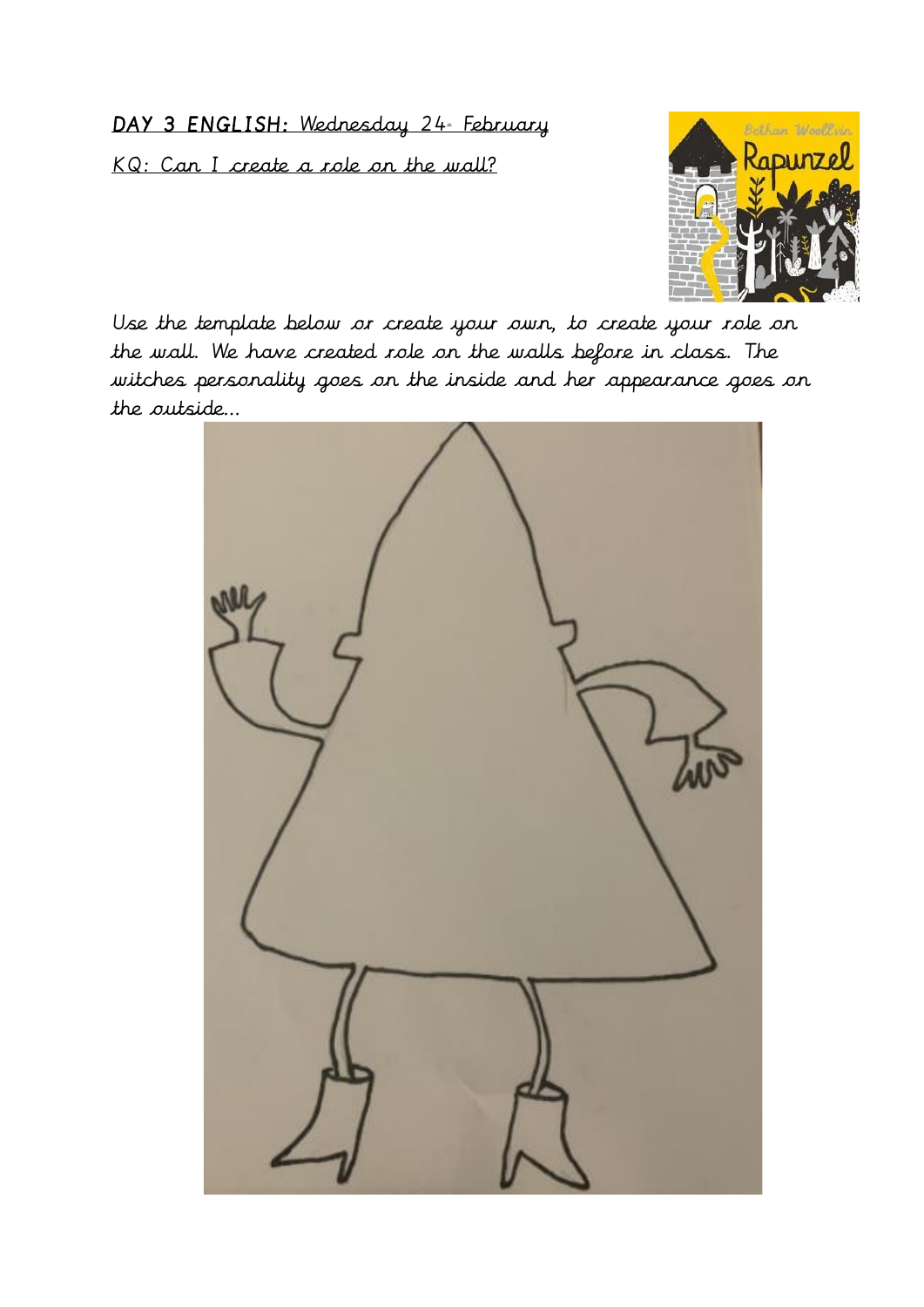DAY 3 ENGLISH: Wednesday 24 February KQ: Can I create a role on the wall? EXAMPLE ROLE ON THE WALL:



ly, tiny black, po.<br>hat eye vile tong lips thir horre black<br>Cloak rable miser cury black ገ 01 teather ىگر poots